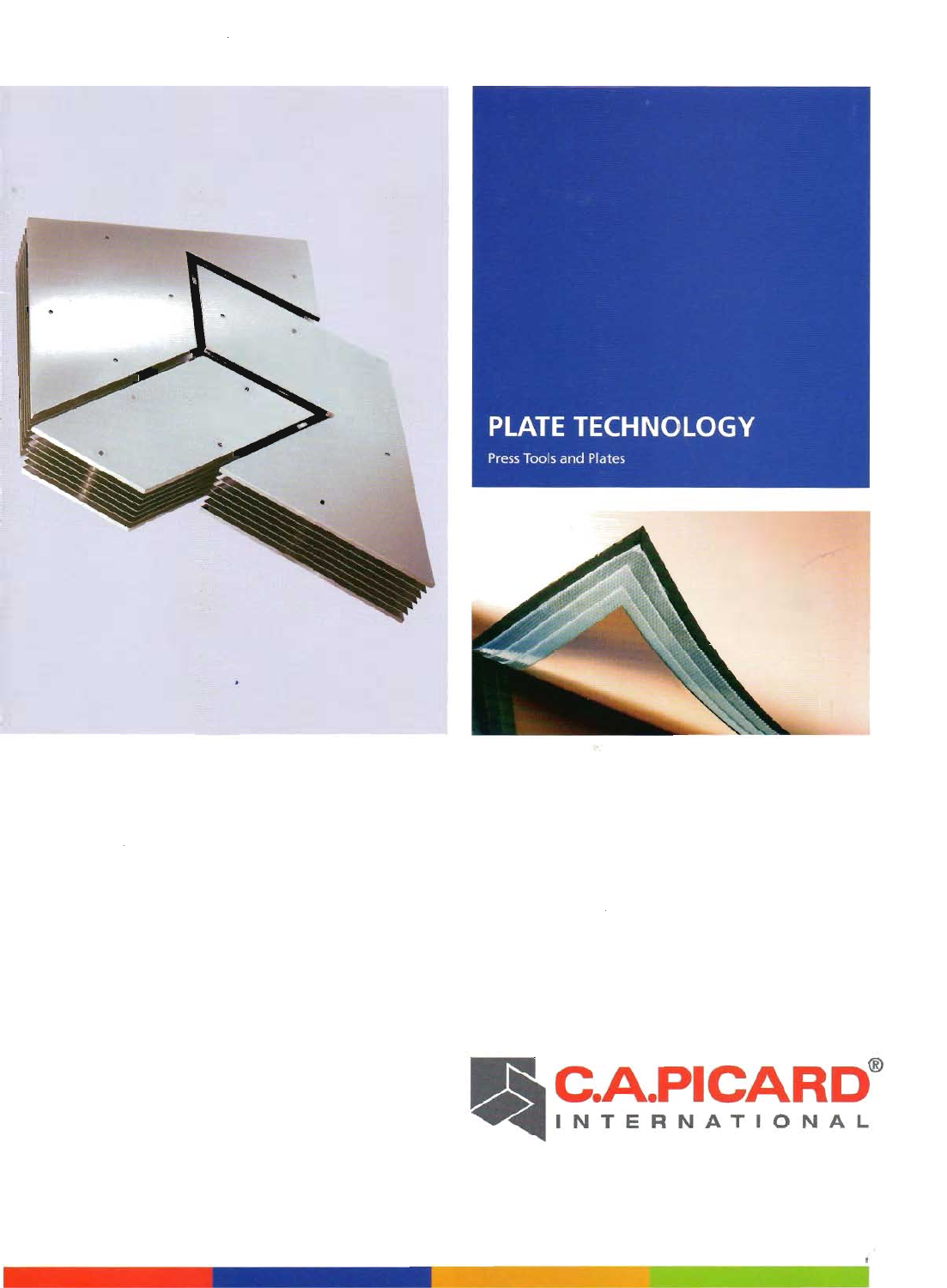

### **C.A.PICARD<sup>®</sup> Press Tools and Separator / Press Plates**

Press tools and separator / press plates for the production of copper clad laminates, multilayers and plastic cards demand care and attention. High hardness guarantees scratchfree surfaces and low deterioration during wet-cleaning and handling.

Besides the hardness, the proper alloy components and a homogeneous structure as well as our aligned hardening process ensure the necessary resistance against corrosion. In particular, pitting causes surface corrosion and therefore insufficient quality of the end product. Furthermore, the surface has to be preferably homogeneous in order to easily remove resin spots from the pressing process.

A quick and commercial pressing process requires a good heat conductivity. A uniform heat conductivity assures high quality base material, printed circuit boards and plastic cards.

Below a review is given of the most important characteristics of the most popular materials used for press plates and separator plates.





Fig. 1: Hardness in Rockwell (HRC)

High hardness at uniform structure assures long life time and protects the press plate against damages and early wear.

Fig. 2: Heat conductivity in relation to temperature.

The heat conductivity is important for a fast and therefore economic press cycle.

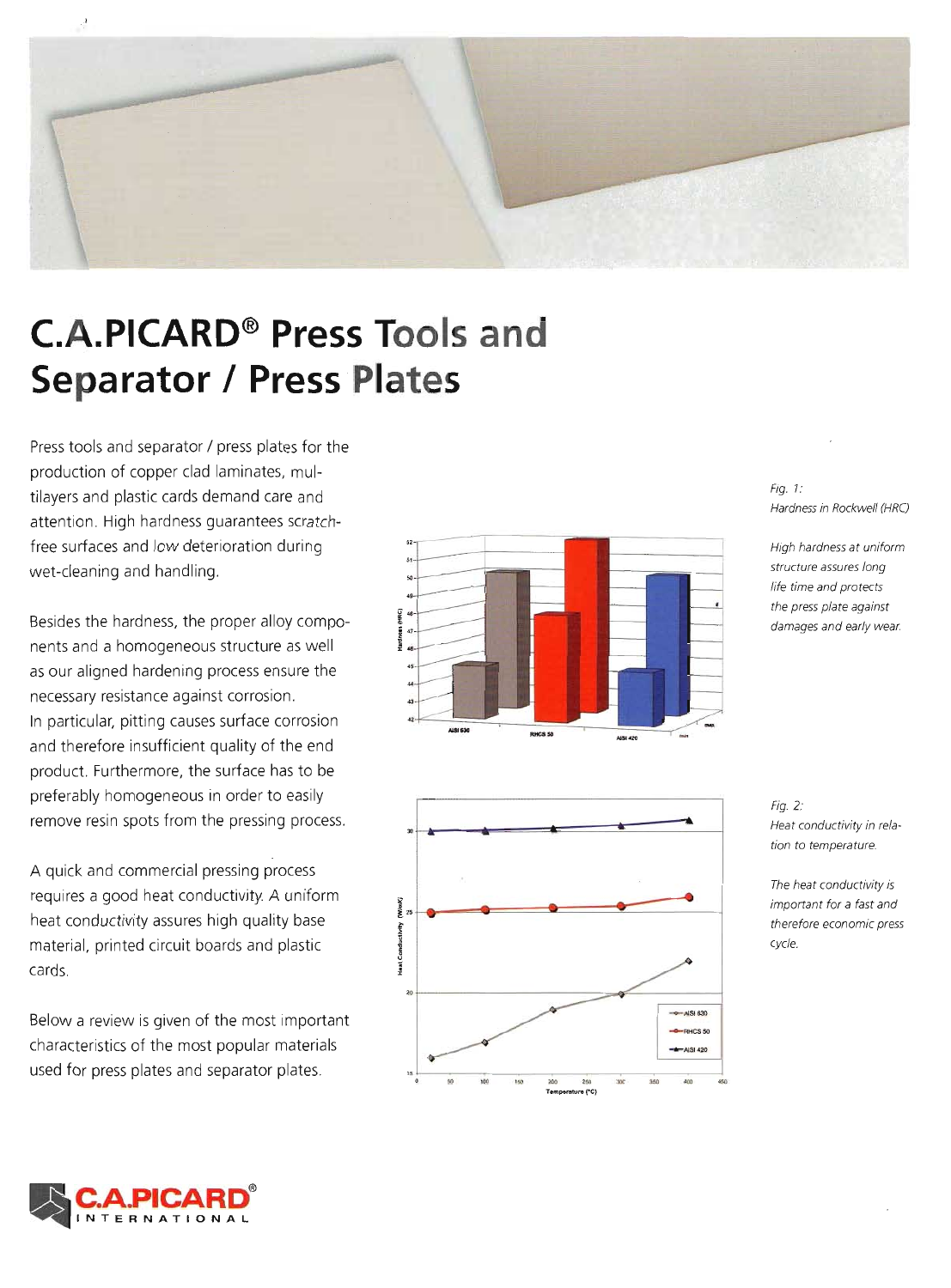

Fig. 3: Thermal Expansion Coefficient in relation to temperature.



The separator plate material has to be resistant against corrosion, eventually caused by wet-cleaning process or other influences like high air humidity and temperature. Besides mechanical damages, pitting presents high risk for surface defects which can be avoided by adequate alloy elements.



A high E-modulus assures a high stability during the whole press cycle.



Fig. 5: Resistance to corrosion.

| AISI 630                                                                              | Good corrosion resistance            |  |
|---------------------------------------------------------------------------------------|--------------------------------------|--|
| AISI 420                                                                              | Conditionally resistant to corrosion |  |
| Good corrosion resistance by Mo-additive, especially to pitting<br>RHCS <sub>50</sub> |                                      |  |

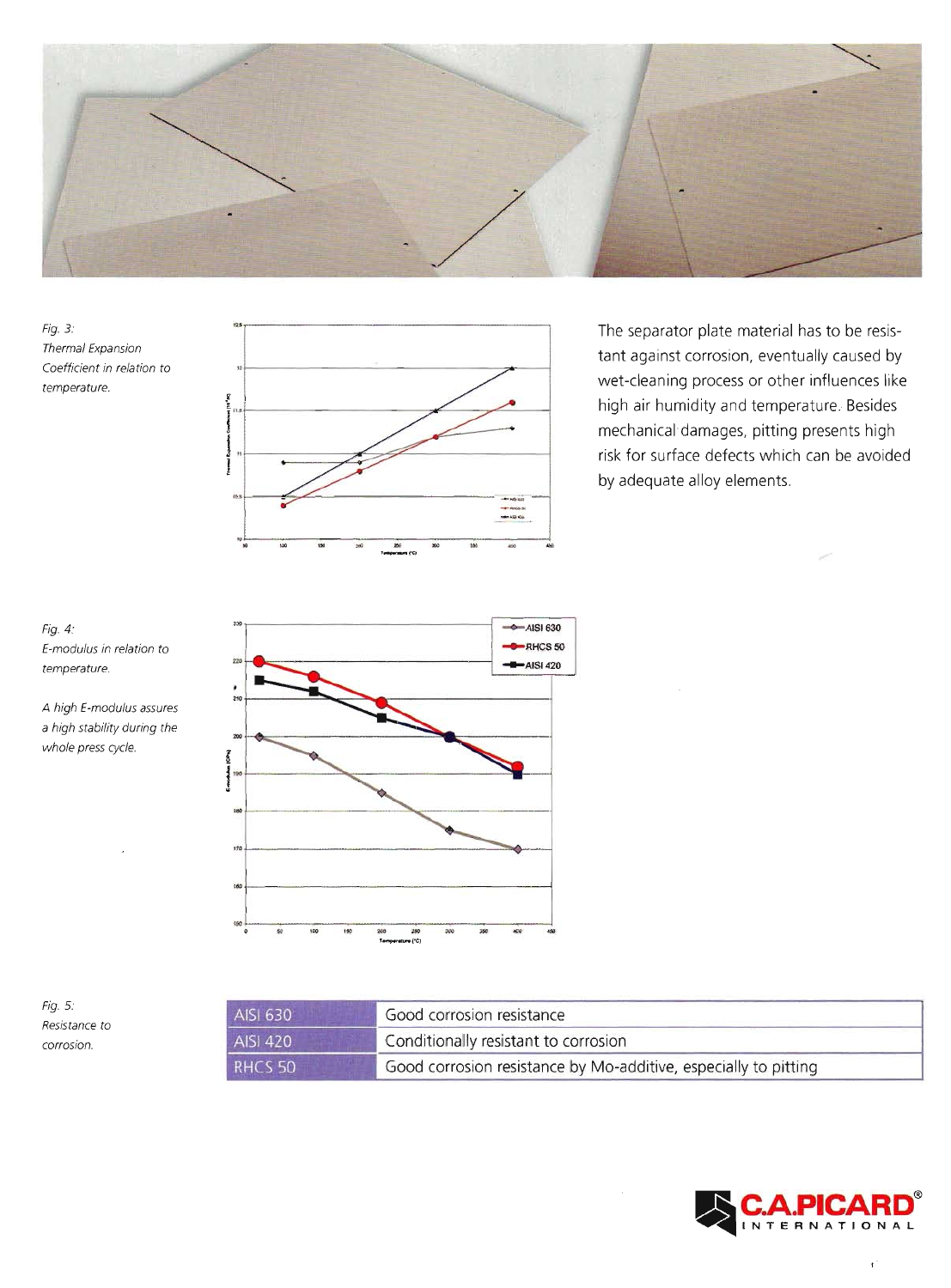# **C.A.PICARD® Press and Separator Plates RHCS 50**

- . Trouble-free production is quaranteed due to no distortion caused by variations in temperature
- <sup>®</sup> refurbishing is available quickly and at favourable costs
- <sup>o</sup> high heat conductivity (less input of energy and time)
- · favourable TEC (thermal expansion coefficient)
- · high corrosion resistance
- high hardness (50 HRC = longer life time)
- <sup>o</sup> usable for all types of cleaning / brushing machines





Separator Plates with wire-cut registration holes on request. Variations to above mentioned tolerances and standard specifications possible on request. Subject to changes due to technical improvements without prior notice.

|                                                   | Separator Plates with                                          | Press Plates for                                               |  |  |
|---------------------------------------------------|----------------------------------------------------------------|----------------------------------------------------------------|--|--|
|                                                   | laser cut registration holes                                   | technical laminates                                            |  |  |
| <b>Steel Quality:</b>                             | RHCS <sub>50</sub>                                             |                                                                |  |  |
|                                                   | DIN X 20 CrMo 13                                               |                                                                |  |  |
| Hardness:                                         | $50 \pm 2$ HRC                                                 |                                                                |  |  |
| Thermal Expansion Coefficient:                    | 11 x 10 <sup>-6</sup> / °C                                     |                                                                |  |  |
| <b>Heat Conductivity:</b>                         | 25 W / mK                                                      |                                                                |  |  |
| Working Temperature:                              |                                                                | ≤400 °C                                                        |  |  |
| <b>Dimensions and Tolerances</b>                  |                                                                |                                                                |  |  |
| Length / Width:                                   | $\pm$ 0,5 mm / $\pm$ 0,019"                                    | $± 1,0$ mm / 0,039"                                            |  |  |
| Thickness:                                        | ± 0,1 mm / 0,0039''                                            |                                                                |  |  |
| Hole-to-hole tolerance for<br>registration holes: | $± 0,05$ mm / 0,0019"                                          |                                                                |  |  |
| Tolerances for registration slots:                | $+0,1$ mm $/0,0039"$<br>$-0$                                   |                                                                |  |  |
| Flatness:                                         | ≤ 3 mm / m / ≤ 0,118" / 39,37"                                 |                                                                |  |  |
| Parallelism:                                      | ≤ 0,03 mm / 0,0011"                                            | ≤ 0,03 $-$ 0,05 mm<br>$\leq 0,0011'' - 0,0019''$               |  |  |
| Surface Finish:                                   |                                                                | CAP Finish 4<br>$Ra \leq 0.25 \mu m$ ,<br>$Rz \leq 2,40 \mu m$ |  |  |
|                                                   | CAP Finish 5<br>$Ra \leq 0.14 \mu m$ ,<br>$Rz \leq 1,50 \mu m$ | CAP Finish 5<br>$Ra \leq 0.14 \mu m$ ,<br>$Rz \leq 1,50 \mu m$ |  |  |
|                                                   |                                                                | CAP Finish 6<br>$Ra \leq 0.12 \mu m$ ,<br>$Rz \leq 1,00 \mu m$ |  |  |
| Available thickness:                              | $1,0 - 2,0$ mm<br>$0,039'' - 0,078''$                          | $1,0 - 3,0$ mm<br>$0,039" - 0,118"$                            |  |  |

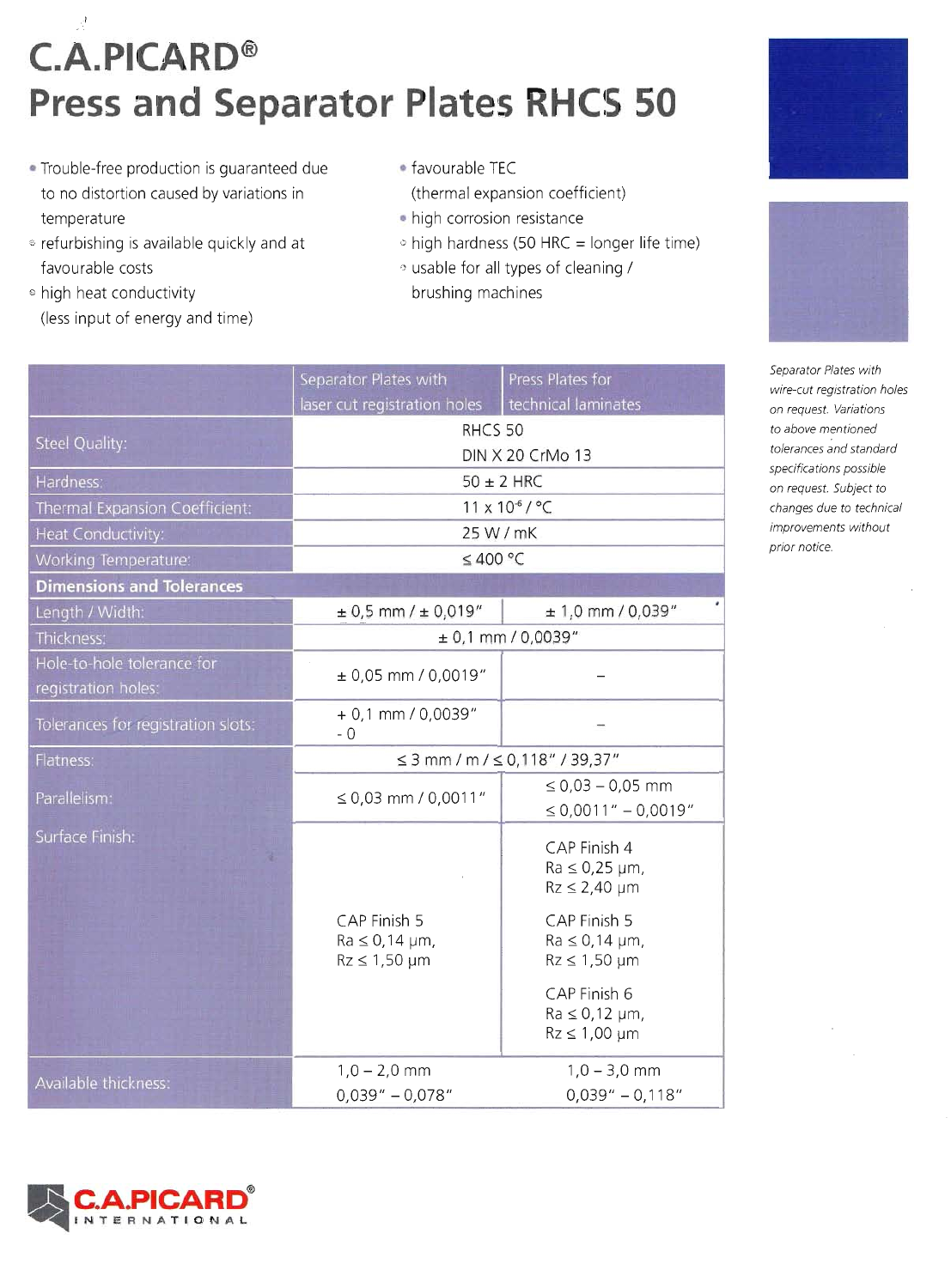## **C.A.PICARD<sup>®</sup> Carrier / Top Plates** and Bonding Plates

- <sup>o</sup> receive a special heat treatment to achieve longlife resistance to:
	- <sup>o</sup> the thermal stress of heating and cooling cycles without any warp
	- · mechanical stress
- <sup>®</sup> the result is that trouble free production is quaranteed
- · refurbishing and rework service is available quickly and at favourable costs

| Variations to above        |  |  |  |  |
|----------------------------|--|--|--|--|
| mentioned tolerances       |  |  |  |  |
| and standard specifica-    |  |  |  |  |
| tions possible on request. |  |  |  |  |
| Subject to changes         |  |  |  |  |
| due to technical improve-  |  |  |  |  |
| ments without prior        |  |  |  |  |
| notice.                    |  |  |  |  |





|                                       | Carrier Plates, Top Plates, Bonding Plates                                |                     |                          |
|---------------------------------------|---------------------------------------------------------------------------|---------------------|--------------------------|
|                                       | DIN 42 CrMo4                                                              | <b>DIN 50 CrV 4</b> | RHCS <sub>50</sub>       |
| Steel Quality:                        | AISI 4140 H                                                               | AISI 6150 H         | DIN X 20 CrMo13          |
| Hardness:                             | ca 40 HRC                                                                 | ca 40 / ca 50 HRC   | $50 + 7 - 2$ HRC         |
| <b>Thermal Expansion Coefficient:</b> | $12 \times 10^{-6} / °C$                                                  |                     | $11 \times 10^{-6} / °C$ |
| <b>Heat Conductivity:</b>             | 42 W/mK                                                                   |                     | 25 W / mK                |
| <b>Norking Temperature:</b>           | ≤400 °C                                                                   | ≤400°C/≤250°C       | ≤400 °C                  |
| <b>Dimensions and Tolerances</b>      |                                                                           |                     |                          |
| ength / Width:                        | $± 0,5$ mm / 0,019"                                                       |                     |                          |
| For large formats 2000 mm:            | $+3-5$ /- 0 mm / + 0,118" - 0,196" / - 0"                                 |                     |                          |
| Thickness:                            | ± 0,2 mm / 0,007"                                                         |                     |                          |
| Hole-to-hole tolerance for            | $± 0,02$ mm / 0,0007"                                                     |                     |                          |
| egistration holes:                    |                                                                           |                     |                          |
| wire cut registration slots:          | on request                                                                |                     |                          |
| Flatness:                             | $0,2 - 3,0$ mm / $0,007$ " $- 0,118$ "<br>depending on size and thickness |                     |                          |
| Parallelism:                          | $\leq$ 0,03 - 0,05 mm / 0,001" - 0,002"                                   |                     |                          |
| For large formats 2000 mm:            | ≤ 0,1 mm / 0,003"                                                         |                     |                          |
| Surface finish:                       | Grit 80<br>$Ra \le 1, 2 - 2, 5 \mu m$                                     |                     |                          |
|                                       | $2,0 - 15,0$ mm                                                           |                     | up to 10 mm              |
| Available thickness:                  |                                                                           | $0,078" - 0,590"$   | up to 0,393"             |

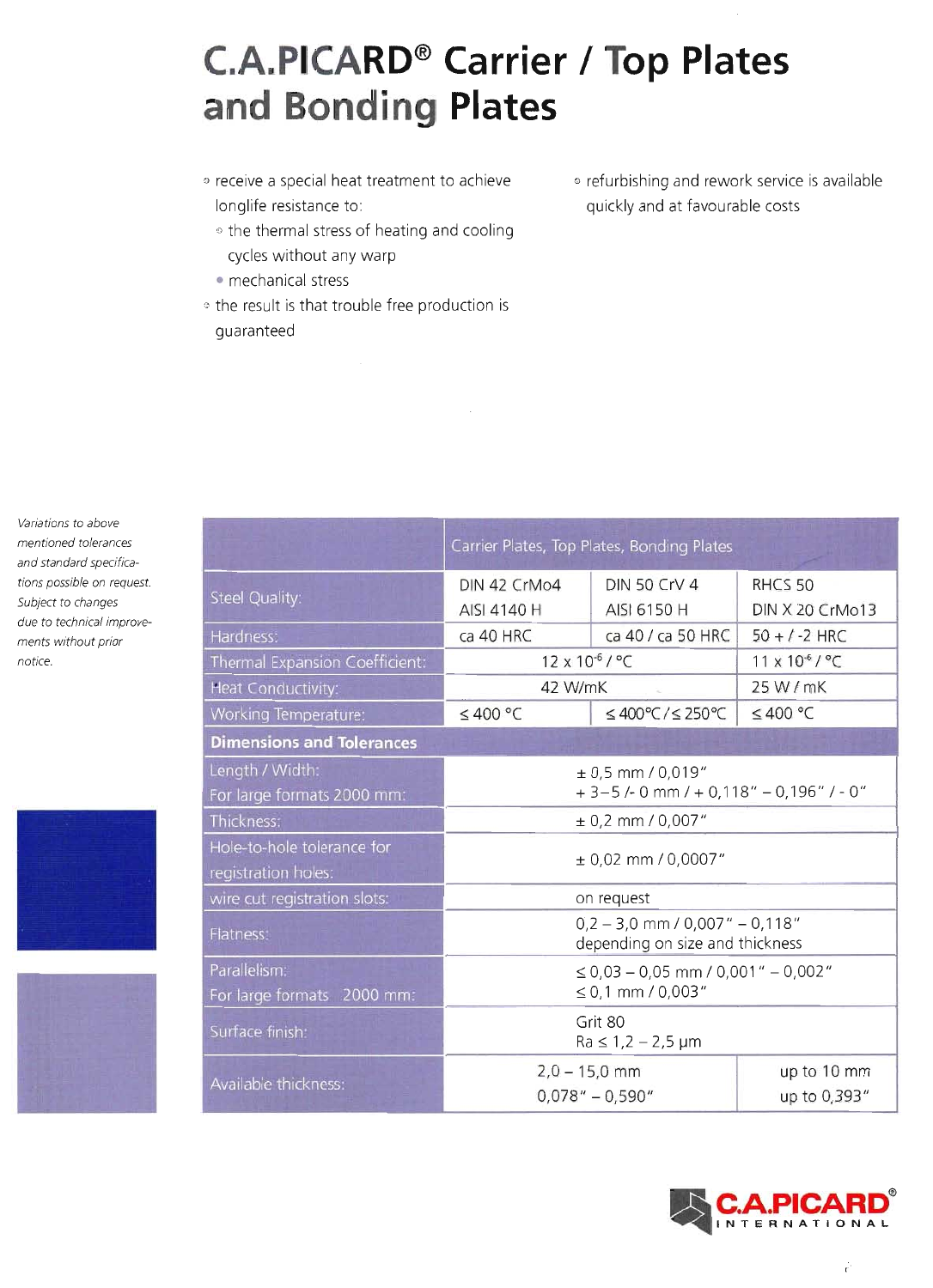## **C.A.PICARD® Refurbishing & Rework Service**

Carrier Plates, Lamination/Bonding Plates and also Separator Plates are working tools which demand care and attention. Even the hardest and toughest surface will eventually start to show the effects of every day use. To ensure that you maintain optimum quality standards, C.A.PICARD offers reconditioning facilities in five locations world wide. In practice, your tooling is restored to an almost new condition quickly and at favourable costs.  $\frac{1}{2}$ 

This service is available for all kinds of steel tools and plates, not only for **C.A.PICARD products!** 

On request, we will provide suitable instructions on how to exchange Lamination / Bonding Plate Tooling Bushings.







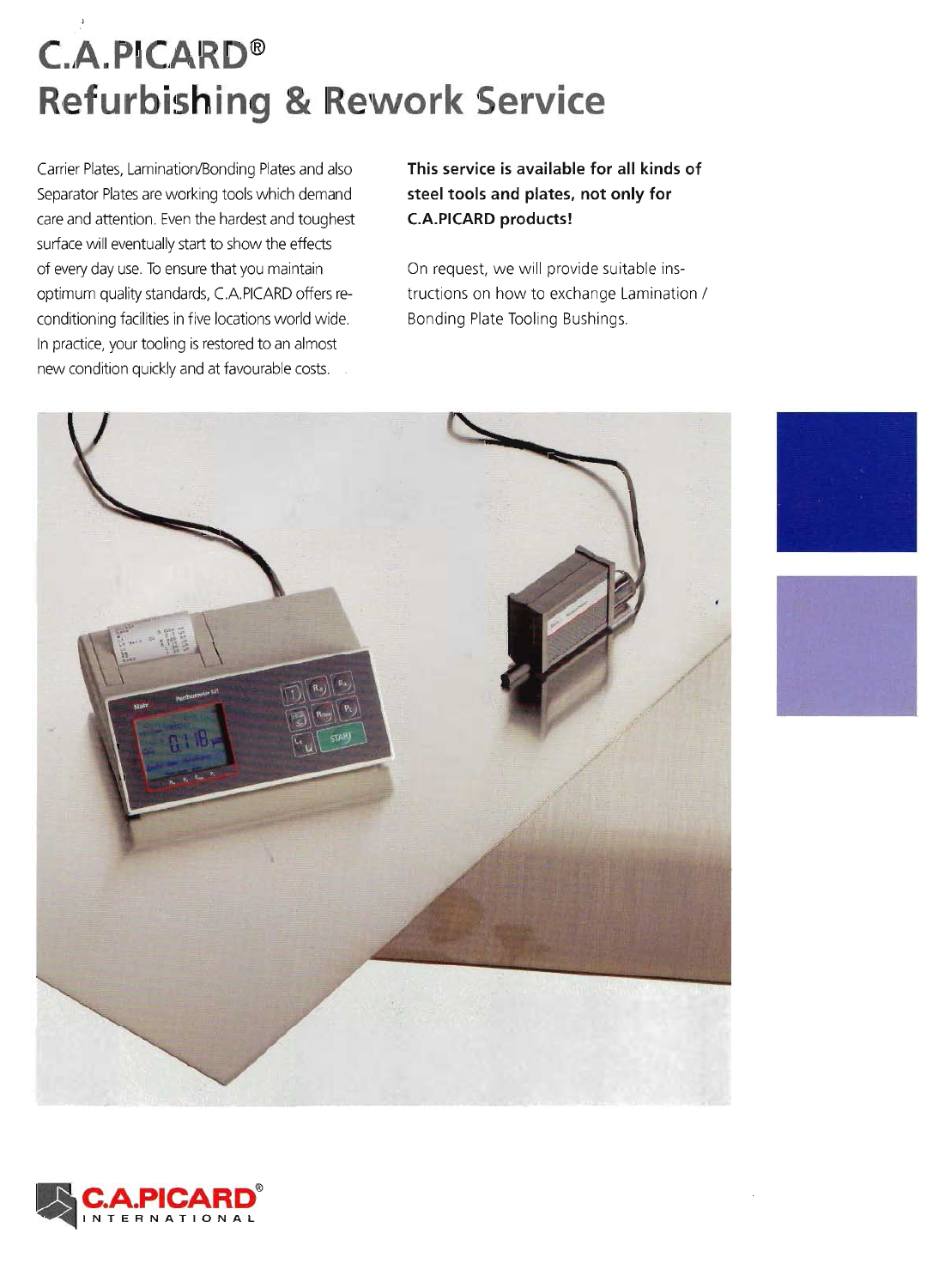



**C.A.PICARD<sup>®</sup> Bushings** and Registration Pins

C.A.PICARD accessories complete the program. The bushings are arranged so that they can be exchanged, if necessary, without adverse effect upon the guaranteed accuracy. Bushing inserts are available not only for the standard slotted hole, but also for other

configurations. C.A.PICARD registration pins are provided with centering facilitators so that de-pinning will be easier and quicker.

Variations to above mentioned tolerances and standard specifications possible on request. Subject to changes due to technical improvements without prior notice.

|                             | Standard Bushing OP-37-003/B   Registration Pins |                                                                                                                                     |  |
|-----------------------------|--------------------------------------------------|-------------------------------------------------------------------------------------------------------------------------------------|--|
| Hardness:                   | 58-59 HRC                                        | 56-58 HRC                                                                                                                           |  |
| Dimensions and Tolerances   |                                                  |                                                                                                                                     |  |
| Standard Slot:              | Ø 6,368 x 4,77 mm<br>Ø 0,250" x 0,187"           | Ø 6,35 x 4,76 mm<br>Ø 0,25" x 0,187"                                                                                                |  |
| Diameter:                   | $+0.012$ mm / 0.0004"<br>$-0$ mm                 | $+0$ mm<br>$-0,005$ mm $/0,0002$ "                                                                                                  |  |
| Width:                      | $+0.012$ mm / 0,0004"<br>$-0$ mm                 | $+0$ mm<br>$-0.005$ mm / 0,0002"                                                                                                    |  |
| Available standard lengths: | 9,5 mm / 0,374"                                  | 19, 25, 32, 35, 38,<br>44, 51, 57, 63 mm /<br>$0,748$ ", $0,984$ ", $1,259$ ",<br>1,377", 1,496", 1,732",<br>2,007", 2,244", 2,480" |  |